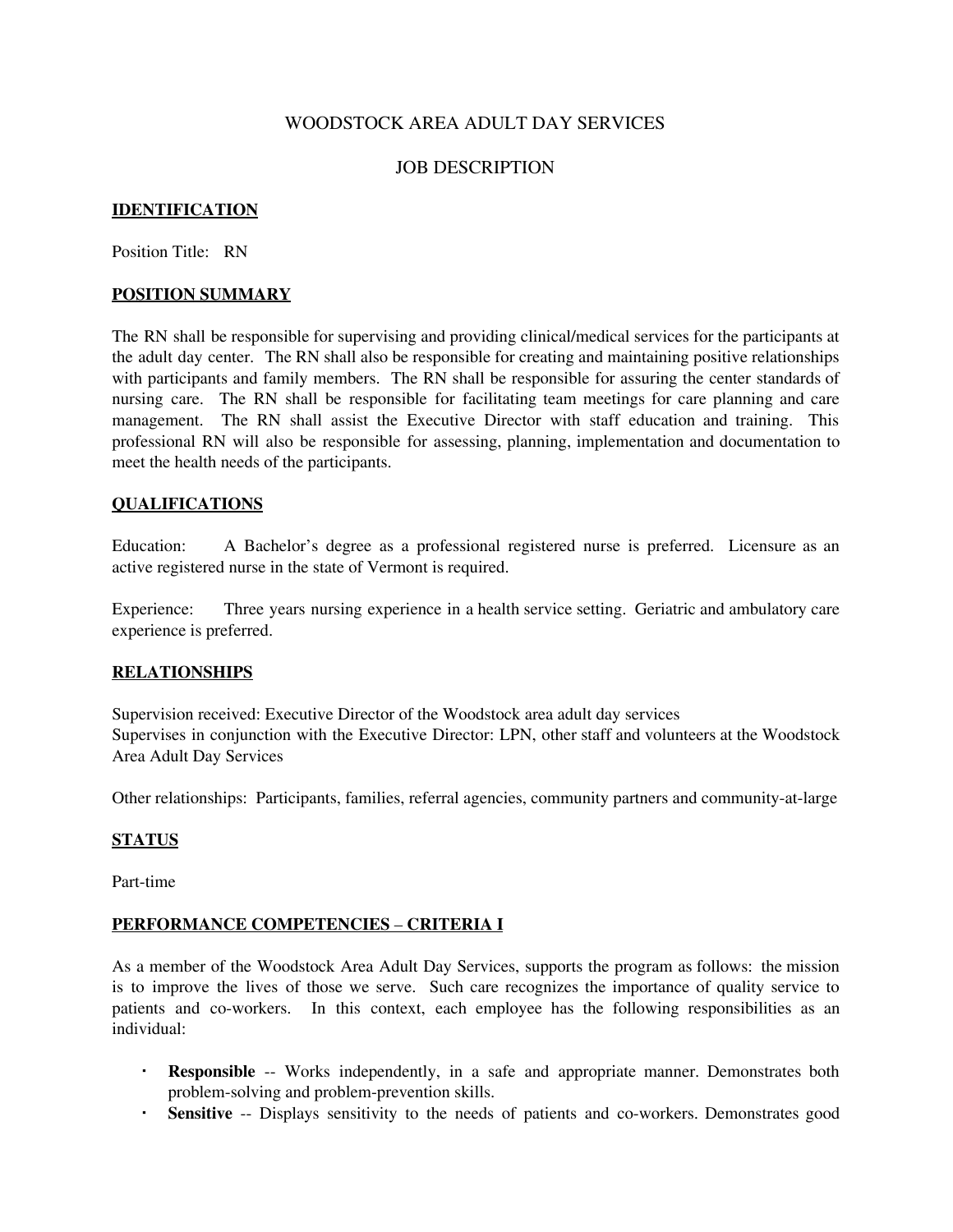communication skills and empathy.

- **Timely** -- Recognizes time as a customer's most valuable resource and responds promptly to patients' and co-workers' needs.
- **Accurate** -- Works carefully and precisely, with attention to detail.
- **Coordinated** -- Organizes and delivers service in the proper order. Displays good organizational skills and utilizes resources wisely.
- **Thorough** -- Meets all the requirements of his/her position. Is able to evaluate and follow up on his/her services.
- **Safety** -- Employees are required to comply with and utilize correct lifting techniques, safety procedures, and mechanical devices while performing their job related duties/tasks in order to protect themselves and our patients from injury.

# **ORGANIZATIONAL/TEAMWORK COMPETENCIES** – **CRITERIA II**

Each employee has the following responsibilities as a team member:

- Collaborates with clinical support staff, physicians and other health care professionals as part of a team-based, patient centered care approach.
- Participates in quality improvement projects.
- Displays and encourages sensitivity to the needs of patients, visitors, and co-workers.
- Treats others with consideration, courtesy, and respect.
- Performs duties willingly and with initiative; shares necessary information so co-workers can do the same.
- Demonstrates judgment and tact when dealing with others.
- Cooperates with other hospital departments and work groups.
- Communicates effectively with patients, visitors, and co-workers; takes action to clarify information received from others.
- Punctuality
- Attendance

# **ESSENTIAL FUNCTIONS**– **CRITERIA III**

- 1. Supports the achievement of the mission goals and objectives of the Adult Day Program.
- 2. Ensures that the Standards for Nursing Care are implemented.
- 3. Participates in the quality assurance and improvement process, which includes, at a minimum, regular reviews of the care of individuals and programs served by the center, and annual feedback from stakeholders. Ensures that participants and family members are involved in the process.
- 4. Supervises all staff involved in participant clinical care ensuring that their competence and attitude meets expectations outlined in their job descriptions. Participates in annual performance evaluations of clinical staff.
- 5. Participates in the development of policies and procedures related to the clinical needs of participants.
- 6. Organizes and oversees the orientation and training of clinical staff.
- 7. Maintains required documentation as outlined in the Standards for Adult Day Services in Vermont.
- 8. Ensures that services for health coordination meet the Standards for Adult Day Services in Vermont. Communicates effectively with Executive Director, LPN and other staff to ensure the flow of significant information regarding participants' status and needs.
- 9. Completes a health assessment for all participants and contributes to the development of a written

RN Page 2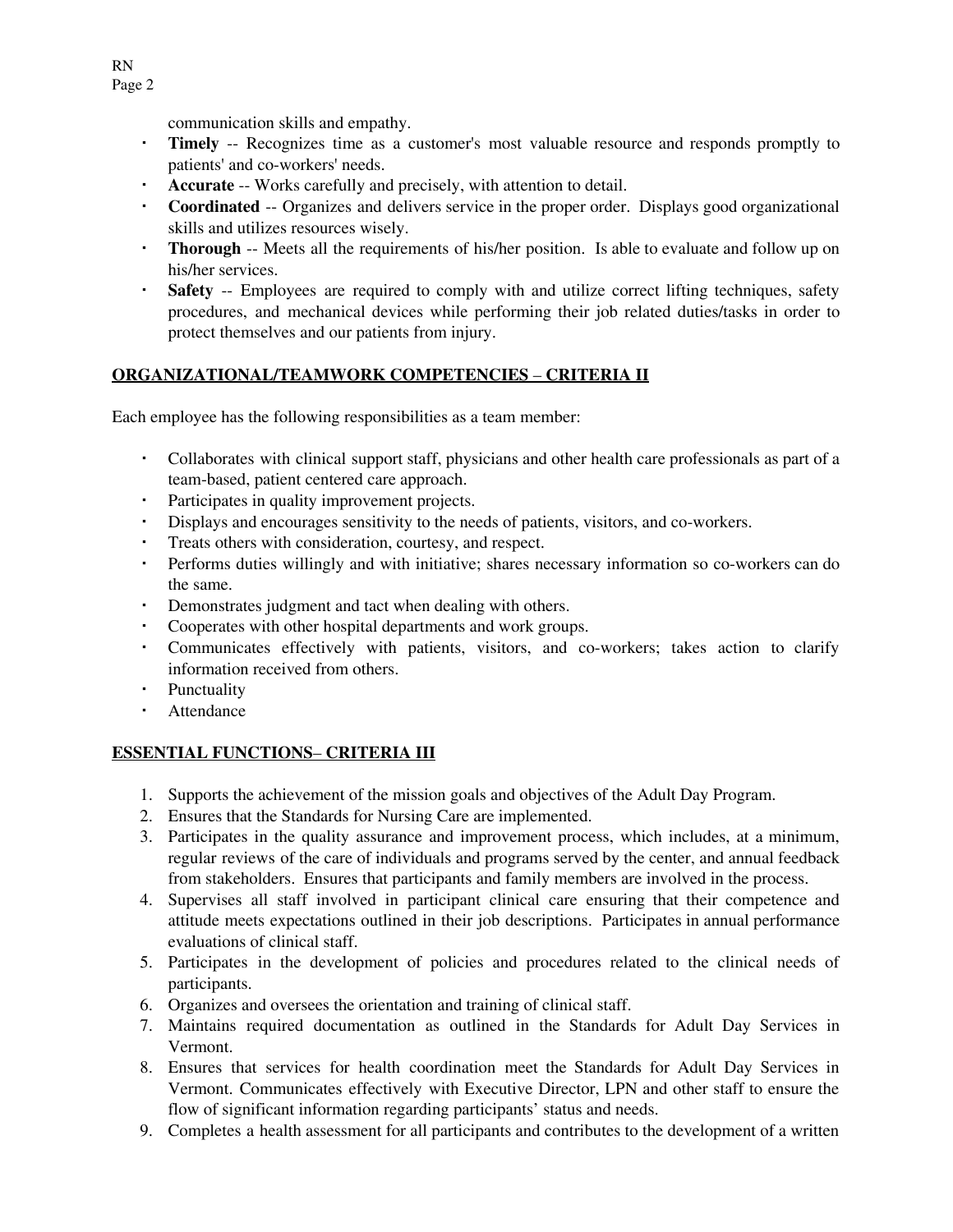plan of service for each participant/caregiver. Participates in the ongoing evaluation of the participants' status and revises plan and interventions as the participants' condition changes.

- 10. Participates in and supports social work services that include, but is not limited to participant/caregiver support, contributing to assessments and plan of service, assisting participants/caregivers to assess and utilize community resources, discharge planning and documentation of services provided.
- 11. Provides basic care within standards of nursing practice.
- 12. Provides participant and caregiver education to promote health and self-care management.
- 13. Communicates with participants' PCP regarding changes in condition or to change medication or self-care protocols.
- 14. Maintains and updates skills and knowledge base in keeping with expected performance level. Maintains current BLS certification. Annually reviews safety, infection control disaster, HIPPA and customer service expectations.
- 15. Maintains licensure as required by law.
- 16. Administers medication to participants according to medication administration policy and with due regard for state requirements, including the Vermont State Nurse Practice Act.
- 17. Notifies employer of unexpected absences according to policy and procedure.
- 18. Provides request for time off in a timely manner.
- 19. Maintains professional, cooperative and positive attitude towards participants, staff, family members and visitors.
- 20. Demonstrates appropriate use and care of equipment.
- 21. Provides for safety of participants, visitors, and staff through advanced safety and infection control procedures.

## **PHYSICAL DEMANDS**

- Must be able to speak the English language in an understandable manner
- Must be able to cope with the mental and emotional stress of the position
- Must be able to lift and move office equipment, supplies, etc.
- Must be able to provide direct physical care to participants as needed including toileting, dressing, ambulation, and showers
- Prolonged/extensive or considerable amount of standing/walking
- Considerable reaching, stooping, bending, kneeling, crouching
- Extensive use of telephone, computer, and calculator
- Requires close paperwork and visual acuity
- **Requires hearing acuity for conversation and telephone**

## **WORKING CONDITIONS**

- Regularly exposed to the risk of blood borne/airborne diseases
- Contact with participants and caregivers under wide variety of circumstances
- Exposed to unpleasant elements (accidents, injuries and illness)
- Subject to varying and unpredictable situations
- Handles emergency of crisis situations
- May perform emergency care
- Works in well-lighted/ventilated office area, as well as throughout the facility
- Is subject to frequent interruptions
- Occasionally subjected to irregular hours